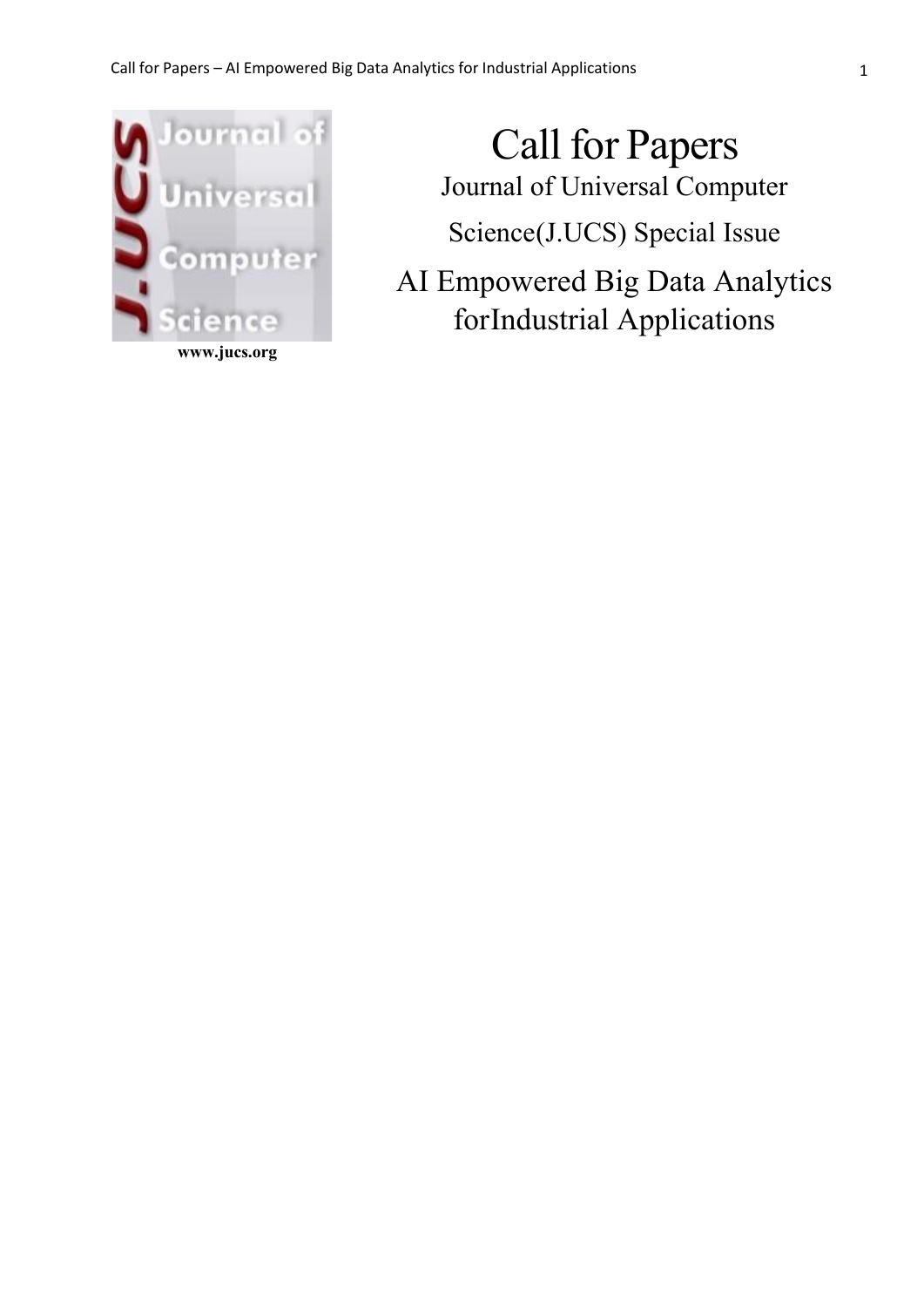#### Abstract

In the modern era of Big Data, there is always an exponential increase in the amount of data being generated and stored in various fields like education, energy, environment, healthcare, fraud, detection, traffic. At the same time, there is a great paradigm shift in business and society across the world due to the huge growth in various fields like artificial intelligence, machine learning, deep learning and data analytics. This poses great challenges for decision-making and creates a potential transformation in areas like economy, government, and industries. Artificial Intelligence tools, techniques and technologies along with Big data improve the predictive power of the systems created which enables the government, public and private sectors to discover new patterns and trends, improves public values like accountability, safety, security and transparency for better decision-making, policies, and governance. They also have numerous capabilities to perform complex tasks which cannot be done by human skills. They could be used to collect, organize and analyze, large, varied data sets to discover patterns and trends which address several problems related to the development of economy by identifying new sources of revenue, expanding the customer base for business, product reviews, and promotion, prediction and prevention of diseases, prediction of climatic variations and provision of energy solutions. The objective of this special issue is to call for high-quality papers covering the latest data analytic concepts and technologies of big data and artificial intelligence. This special issue serves as a forum for researchers across the globe to discuss their works and recent advances in this field. The best papers from Artificial intelligence and Big Data Analytics (BAM) in the domains of Product, Finance, Health, and Environment are invited, peer- reviewed. The best high-quality papers will be selected based on the innovativeness and relevance of the theme.

Researchers are encouraged to submit original research contributions in all major areas, which include, but are not limited to:

# Topics

- Big Data Analytics
- Reinforcement Learning
- Mathematical and Statistical Foundations of Big Data Analytics
- Innovations in Artificial Intelligence and their Applications for Information Filtering
- Advances in Artificial Learning and their Applications for Information Security
- Big Data Analytics for Detection and Prediction
- Deep Learning on Academic data and prediction
- Recurrent Neural Networks Functional safety related software and system design

### Submission Deadlines

**31.01.2022** Paper Submission

**30.04.2022** Review of Papers and Distribution of Review Notes

**30.07.2022** Refined Paper Submissions (in case of acceptance)

**30.09.2022** Final Paper Acceptance Date